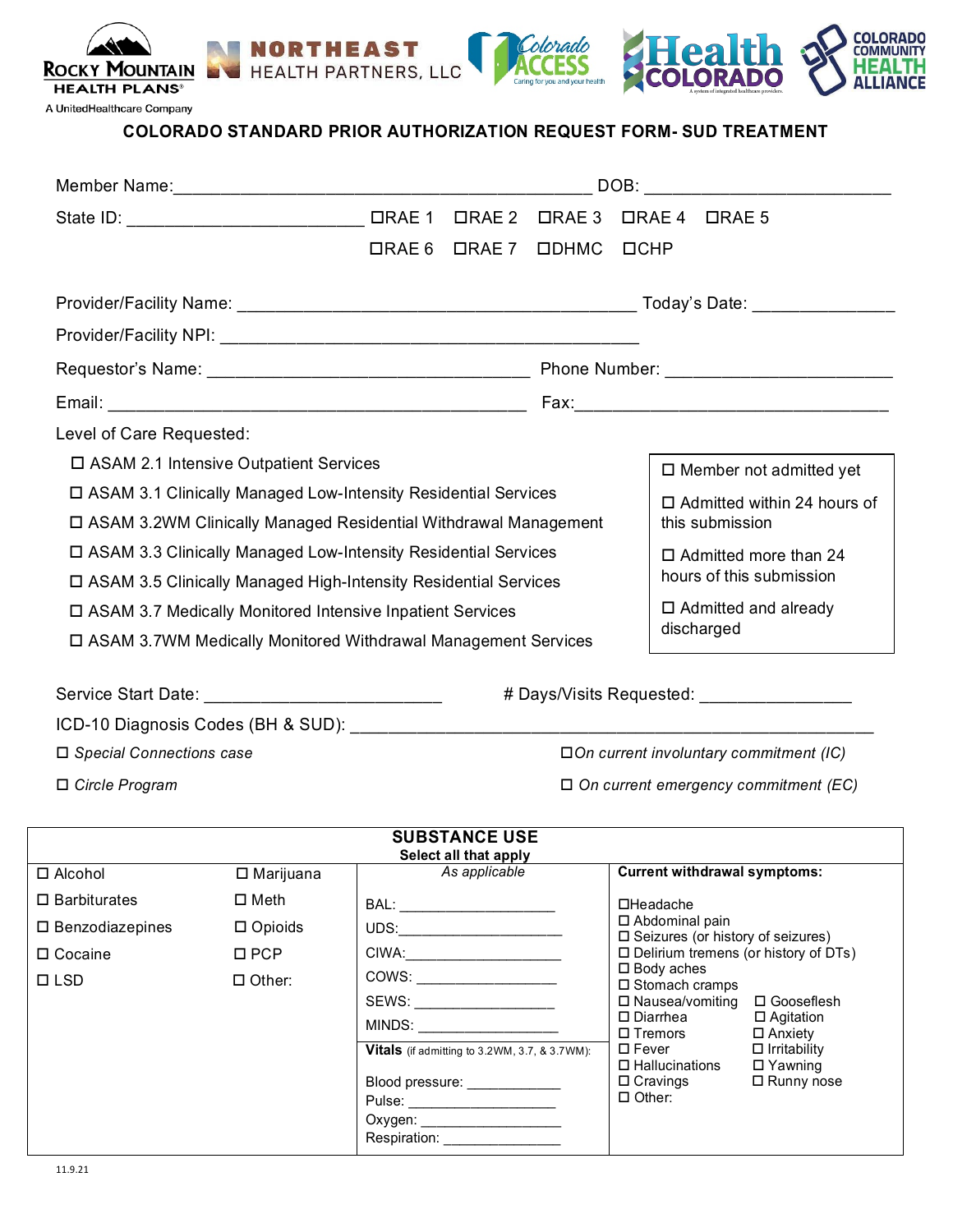### **CLINICAL INFORMATION: Please complete below or attach in clinical note/assessment.**

| <b>SUD TREATMENT HISTORY</b>                                      |                  |                 |               |         |  |  |  |
|-------------------------------------------------------------------|------------------|-----------------|---------------|---------|--|--|--|
| Describe other ASAM levels of care utilized in the past 12 months |                  |                 |               |         |  |  |  |
| ASAM Level of Care                                                | Name of Provider | <b>Duration</b> | Approx. Dates | Outcome |  |  |  |
|                                                                   |                  |                 |               |         |  |  |  |
|                                                                   |                  |                 |               |         |  |  |  |
|                                                                   |                  |                 |               |         |  |  |  |
|                                                                   |                  |                 |               |         |  |  |  |
|                                                                   |                  |                 |               |         |  |  |  |
|                                                                   |                  |                 |               |         |  |  |  |
|                                                                   |                  |                 |               |         |  |  |  |
|                                                                   |                  |                 |               |         |  |  |  |

| <b>MEDICATIONS (including MAT)</b> (attach additional pages as necessary)<br><b>QUinable to obtain</b><br>$\Box$ N/A |        |           |            |  |  |  |
|----------------------------------------------------------------------------------------------------------------------|--------|-----------|------------|--|--|--|
| Name of Medication                                                                                                   | Dosage | Frequency | Prescriber |  |  |  |
|                                                                                                                      |        |           |            |  |  |  |
|                                                                                                                      |        |           |            |  |  |  |
|                                                                                                                      |        |           |            |  |  |  |
|                                                                                                                      |        |           |            |  |  |  |
|                                                                                                                      |        |           |            |  |  |  |
|                                                                                                                      |        |           |            |  |  |  |

### **ASAM ASSESSMENT: Please complete below or attach in clinical note/assessment.**

| <b>DIMENSION 1: Acute Intoxication and/or Withdrawal Potential</b>                                       |  |  |  |  |
|----------------------------------------------------------------------------------------------------------|--|--|--|--|
| No significant withdrawal risk                                                                           |  |  |  |  |
| Minimal risk of severe withdrawal                                                                        |  |  |  |  |
| Not at risk of withdrawal, or minimal/stable withdrawal symptoms present                                 |  |  |  |  |
| Not at risk of severe withdrawal, or moderate withdrawal is manageable at Level 3.2WM                    |  |  |  |  |
| Potential for life threatening withdrawal                                                                |  |  |  |  |
| Life threatening withdrawal symptoms, including potential or actual seizures, delirium tremens, or other |  |  |  |  |
| imminent adverse reactions                                                                               |  |  |  |  |
| Provide a brief summary of the member's needs/strengths for Dimension 1. For members with an opioid use  |  |  |  |  |
| disorder, please describe the plan to offer medication-assisted treatment (MAT).                         |  |  |  |  |
|                                                                                                          |  |  |  |  |
|                                                                                                          |  |  |  |  |
|                                                                                                          |  |  |  |  |
|                                                                                                          |  |  |  |  |
|                                                                                                          |  |  |  |  |
|                                                                                                          |  |  |  |  |

| <b>DIMENSION 2: Biomedical Conditions/Complications</b>                                      |  |  |  |  |
|----------------------------------------------------------------------------------------------|--|--|--|--|
| No biomedical conditions/complications (or not significant to distract from treatment)       |  |  |  |  |
| Biomedical conditions/complications are stable, concurrent medical monitoring being received |  |  |  |  |
| 24-hour medical monitoring (but not intensive treatment) is needed                           |  |  |  |  |
| 24-hour medical and nursing care, and the full resources of a licensed hospital are needed   |  |  |  |  |
| Provide a brief summary of the member's needs/strengths for Dimension 2.                     |  |  |  |  |
|                                                                                              |  |  |  |  |
|                                                                                              |  |  |  |  |
|                                                                                              |  |  |  |  |
|                                                                                              |  |  |  |  |
|                                                                                              |  |  |  |  |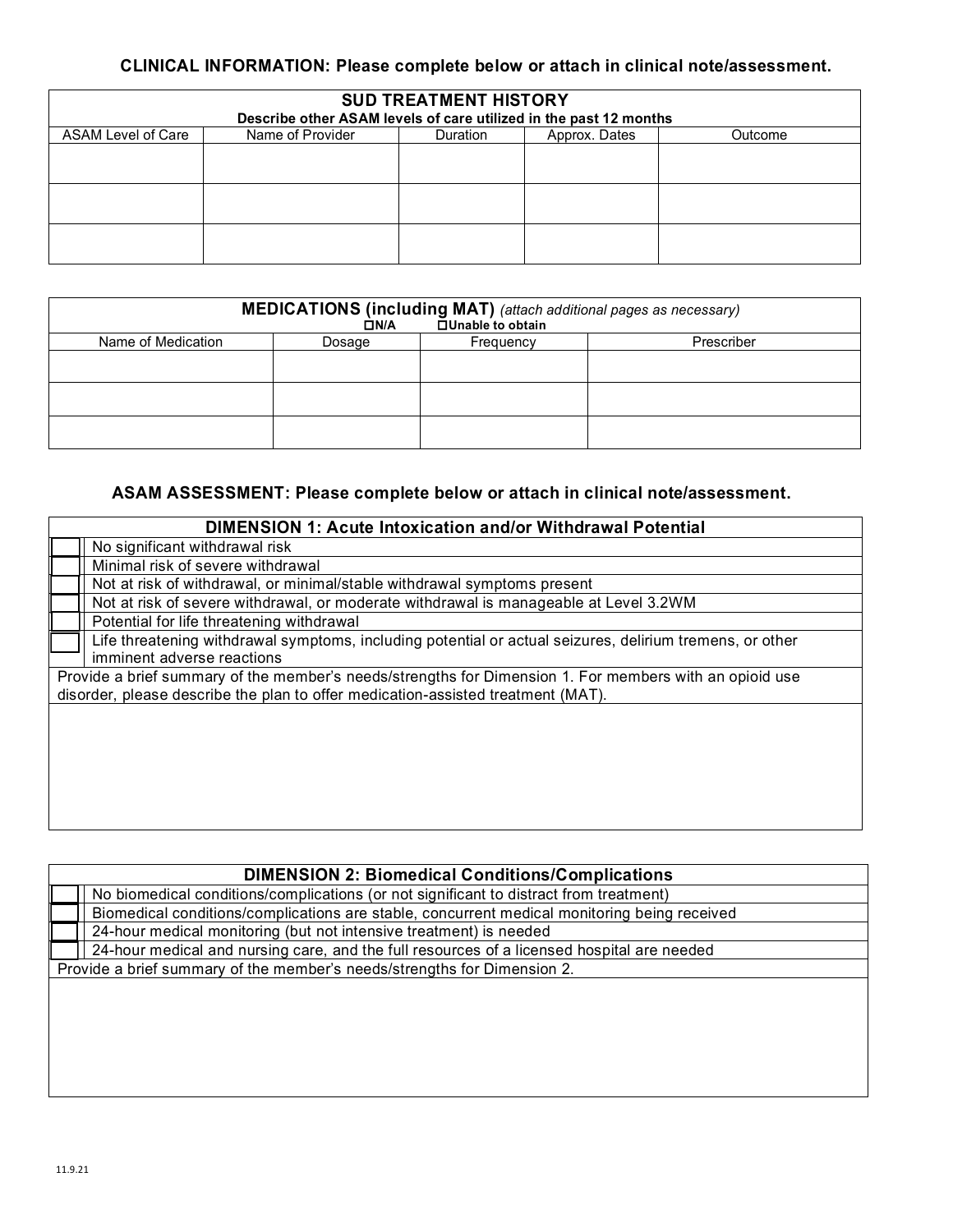| <b>DIMENSION 3: Emotional/Behavioral/Cognitive Conditions</b>                                                                                                                                                                                      |
|----------------------------------------------------------------------------------------------------------------------------------------------------------------------------------------------------------------------------------------------------|
| No emotional, behavioral, or cognitive conditions/complications, or very stable                                                                                                                                                                    |
| Mild emotional, behavioral, or cognitive conditions/complications with potential to distract from recovery                                                                                                                                         |
| Mild or minimal emotional, behavioral, or cognitive conditions/complications that are not distracting to recovery                                                                                                                                  |
| Mild to moderate emotional, behavioral, or cognitive conditions/complications that require structured interventions<br>to not be a distraction from recovery. Presence of population-specific needs that cannot be met in a lower level of<br>care |
| Moderate emotional, behavioral, or cognitive conditions/complications that cause repeated inability to control<br>impulses and/or presence of acute symptom instability                                                                            |
| Severe emotional, behavioral, or cognitive conditions/complications that require a 24-hour structured and<br>medically monitored setting                                                                                                           |
| Severely unstable emotional, behavioral, or cognitive conditions/complications that require 24-hour psychiatric<br>care in a hospital setting                                                                                                      |
| Provide a brief summary of the member's needs/strengths for Dimension 3.                                                                                                                                                                           |
|                                                                                                                                                                                                                                                    |

| <b>DIMENSION 4: Readiness to Change</b> |                                                                                                              |  |  |  |  |
|-----------------------------------------|--------------------------------------------------------------------------------------------------------------|--|--|--|--|
|                                         | Demonstrated readiness for recovery, requires motivating and monitoring strategies to strengthen readiness   |  |  |  |  |
|                                         | Demonstrated variable engagement in treatment, ambivalence, and/or lack of awareness of the seriousness of   |  |  |  |  |
|                                         | substance use and/or coexisting mental health problems. Requires treatment several times per week to promote |  |  |  |  |
|                                         | change                                                                                                       |  |  |  |  |
|                                         | Demonstrated openness to recovery, but needs a structured environment to maintain therapeutic gains          |  |  |  |  |
|                                         | Demonstrated lack of awareness of need for change due to cognitive limitations and addiction. Requires       |  |  |  |  |
|                                         | interventions to engage to stay in treatment                                                                 |  |  |  |  |
|                                         | Demonstrated marked difficulty with or opposition to treatment with dangerous consequences                   |  |  |  |  |
|                                         | Demonstrated high resistance and poor impulse control despite negative consequences. In need of motivating   |  |  |  |  |
|                                         | strategies available only in a 24-hour structured setting                                                    |  |  |  |  |
|                                         | Provide a brief summary of the member's needs/strengths for Dimension 4.                                     |  |  |  |  |
|                                         |                                                                                                              |  |  |  |  |
|                                         |                                                                                                              |  |  |  |  |
|                                         |                                                                                                              |  |  |  |  |
|                                         |                                                                                                              |  |  |  |  |
|                                         |                                                                                                              |  |  |  |  |
|                                         |                                                                                                              |  |  |  |  |

| <b>DIMENSION 5: Relapse, Continued Use, or Continued Problem Potential</b>                                     |  |  |  |  |
|----------------------------------------------------------------------------------------------------------------|--|--|--|--|
| Minimal support required to control substance use. In need of support to change behaviors                      |  |  |  |  |
| High likelihood of relapse/continued substance use or addictive behaviors. Requires services several times per |  |  |  |  |
| week                                                                                                           |  |  |  |  |
| Understanding of relapse and needs structure to maintain therapeutic gains                                     |  |  |  |  |
| Low awareness of relapse and needs interventions only available in a population-specific setting to prevent    |  |  |  |  |
| continued substance use because of cognitive deficits or dysfunction                                           |  |  |  |  |
| Presence of psychiatric symptoms, cravings, and/or crises that inhibit the ability to control substance use    |  |  |  |  |
| Inability to control substance use and requires 24-hour supervision to prevent imminent dangerous consequences |  |  |  |  |
| Provide a brief summary of the member's needs/strengths for Dimension 5 (next page).                           |  |  |  |  |
|                                                                                                                |  |  |  |  |
|                                                                                                                |  |  |  |  |
|                                                                                                                |  |  |  |  |
|                                                                                                                |  |  |  |  |
|                                                                                                                |  |  |  |  |
|                                                                                                                |  |  |  |  |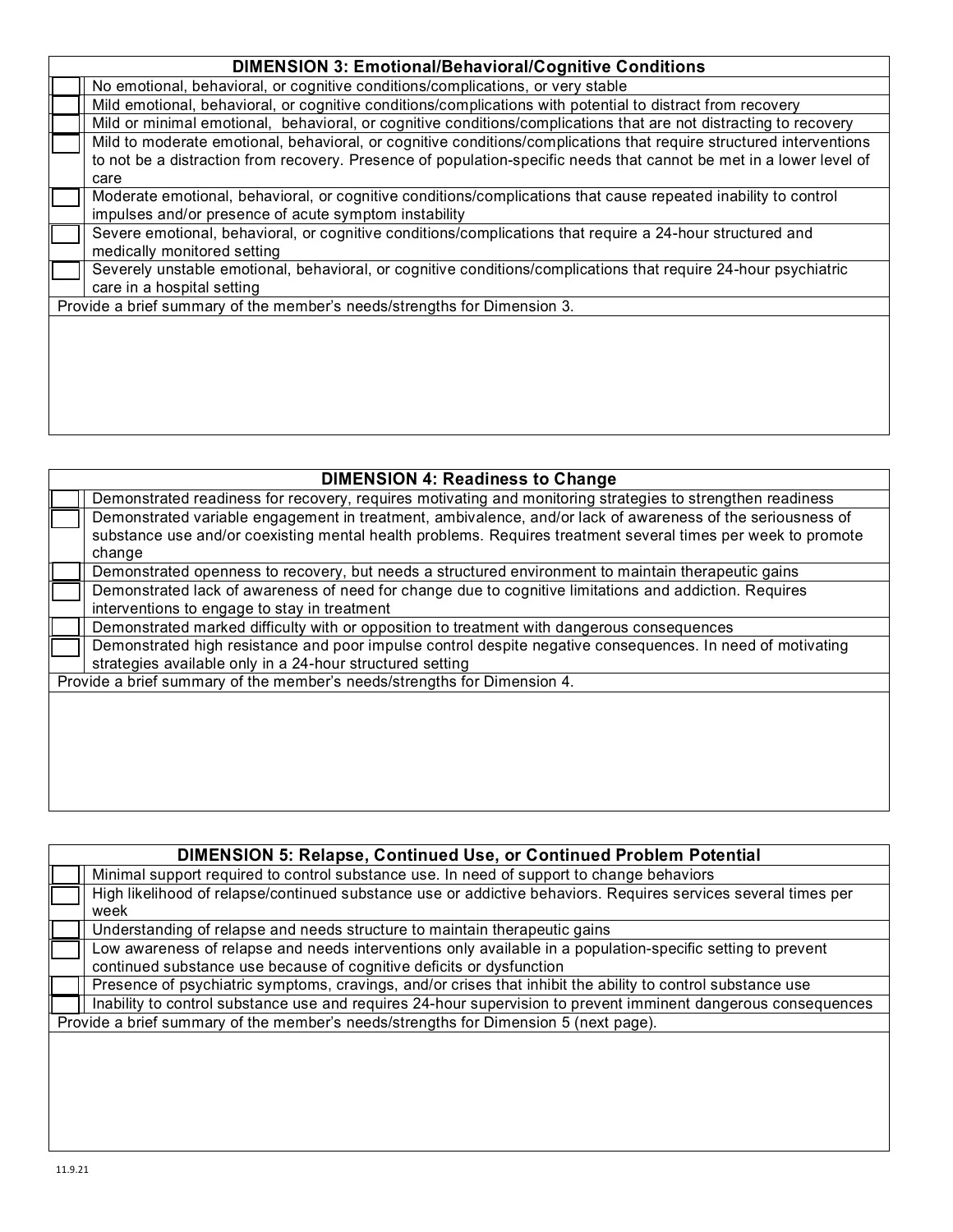# **DIMENSION 6: Recovery/Living Environment**

| Supportive recovery environment and/or adequate skills to cope with stressors                         |  |  |  |  |
|-------------------------------------------------------------------------------------------------------|--|--|--|--|
| Recovery environment not fully supportive, but able to cope with structure and support                |  |  |  |  |
| Environment is dangerous, inability to cope outside of a highly structured 24-hour setting            |  |  |  |  |
| Environment is imminently dangerous, inability to cope outside of a highly structured 24-hour setting |  |  |  |  |
| Provide a brief summary of the member's needs/strengths for Dimension 6.                              |  |  |  |  |
|                                                                                                       |  |  |  |  |
|                                                                                                       |  |  |  |  |
|                                                                                                       |  |  |  |  |

# **OPTIONAL: ADDITIONAL CLINICAL INFORMATION**

| <b>SPECIAL CONNECTIONS ONLY</b>                                                                                                                                                                                                                                                                                                                                                                                                                                                                                                                                                                                                                                                                                                                                                                                                                                                                                                                                                                                                                                                                                                                                                                                                                                                                                                                                                                                                                                               |                                               |
|-------------------------------------------------------------------------------------------------------------------------------------------------------------------------------------------------------------------------------------------------------------------------------------------------------------------------------------------------------------------------------------------------------------------------------------------------------------------------------------------------------------------------------------------------------------------------------------------------------------------------------------------------------------------------------------------------------------------------------------------------------------------------------------------------------------------------------------------------------------------------------------------------------------------------------------------------------------------------------------------------------------------------------------------------------------------------------------------------------------------------------------------------------------------------------------------------------------------------------------------------------------------------------------------------------------------------------------------------------------------------------------------------------------------------------------------------------------------------------|-----------------------------------------------|
| Please provide additional information:<br><b>Dimension 1:</b> Is client currently receiving MAT? Is infant in the<br>NICU withdrawing? Are infant's behaviors consistent with<br>substances in the infant's system?<br><b>Dimension 2:</b> Pregnancy status $(1^{st}, 2^{nd}, 3^{rd}$ trimester, post-<br>partum). Pre-natal care status. Any complications during birth?<br>Was infant born with any complications?<br>Dimension 3: Assess ACES from parent's life to gauge<br>parenting ability &/or attachment issues. Assess psychiatric<br>medication need and if meds can be taken during pregnancy.<br>Any perinatal anxiety or depression? How is parent responding<br>to birth of infant?<br><b>Dimension 4:</b> Level of preparedness for life/parenting skills to<br>meet needs of infant and all children in mom's custody.<br>Father/partner's engagement in treatment (if using and<br>involved).<br><b>Dimension 5:</b> Parent's reaction to parenting while sober (need<br>for coping skills and structure for successful parenting).<br>Children's reaction to parent taking on parenting responsibilities.<br>Dimension 6: Age, custody status/reunification efforts/living<br>arrangement, level of DHS involvement, behavioral/medical<br>needs for existing children. Safe hope/housing access? Level of<br>partner/family support? Is father/partner involved- level of<br>involvement in infant's life, level of use, history of domestic<br>violence. | Attach additional documentation as necessary. |

| COMPLETE FORM IN ITS ENTIRETY AND SEND TO MEMBER'S RAE ALONG WITH SUPPORTING  |              |              |                                                 |  |  |  |  |
|-------------------------------------------------------------------------------|--------------|--------------|-------------------------------------------------|--|--|--|--|
| <b>CLINICAL DOCUMENTATION. INCOMPLETE FORMS WILL CAUSE PROCESSING DELAYS.</b> |              |              |                                                 |  |  |  |  |
| <b>RAE</b>                                                                    | <b>Phone</b> | <b>Fax</b>   | <b>Online Submission/Email</b>                  |  |  |  |  |
| Rocky Mountain Health Plans (RAE 1)                                           | 970-243-7050 | 970-257-3986 | BHVM@RMHP.org                                   |  |  |  |  |
| Northeast Health Partners (RAE 2 Beacon)                                      | 888-502-4185 | 719-538-1439 | northeasthealthpartners@beaconhealthoptions.com |  |  |  |  |
| Health Colorado (RAE 4 Beacon)                                                | 888-502-4189 | 719-538-1439 | healthcolorado@beaconhealthoptions.com          |  |  |  |  |
| Colorado Access (RAE 3, 5, & DHMC)                                            | 800-511-5010 | 720-744-5130 | Behavioral.health@coaccess.com                  |  |  |  |  |
| <b>CCHA (RAE 6 &amp;7)</b>                                                    | 855-627-4685 | 844-452-8067 | Availity.com                                    |  |  |  |  |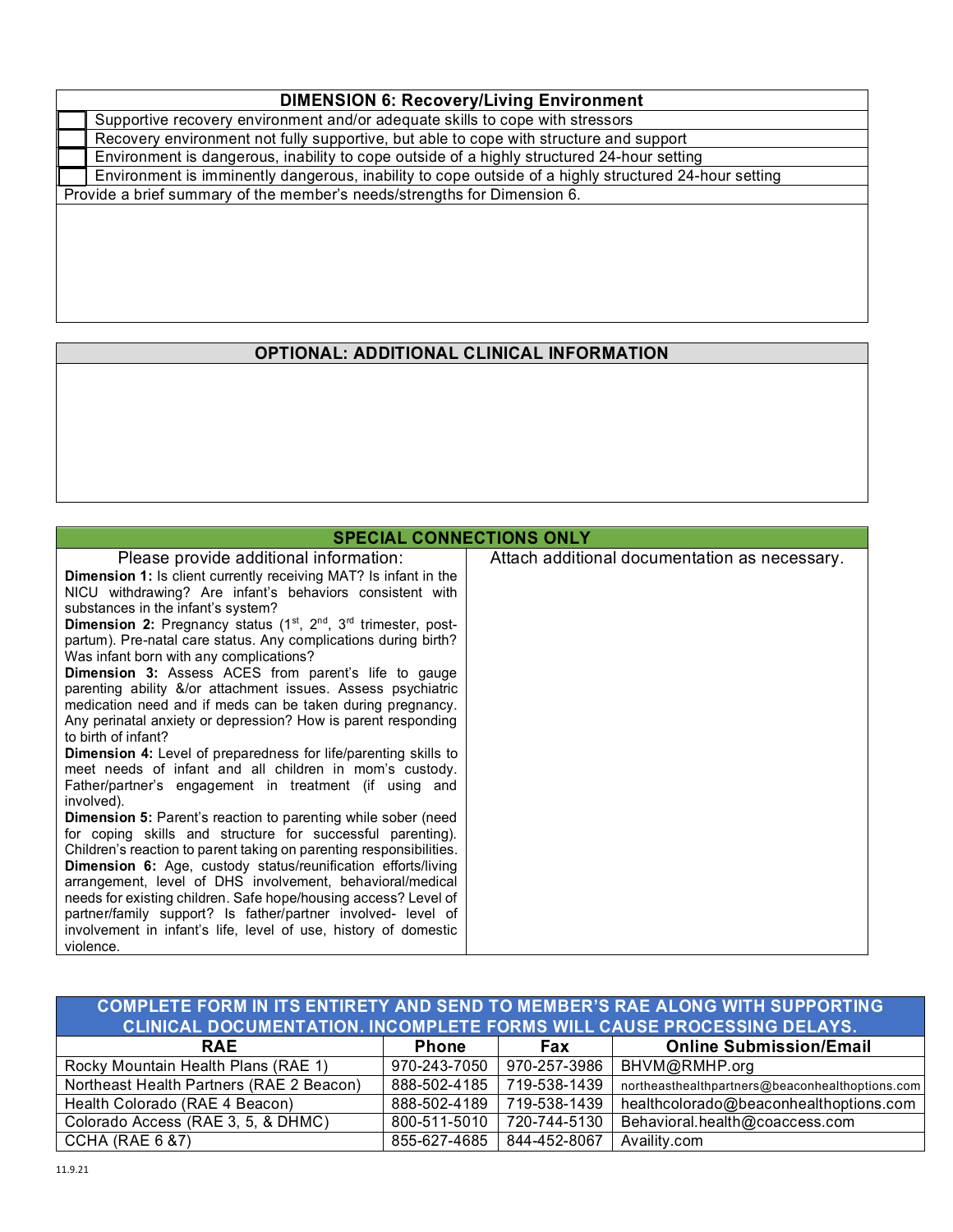#### **AUTHORIZATION TO DISCLOSE PROTECTED HEALTH INFORMATION**

| This form must be filled out completely to be valid.                                                                                                                                                                                                                                                                                                                                                                                                                                                                                         |                                                                                                                                                                                                      |              |          |  |  |  |
|----------------------------------------------------------------------------------------------------------------------------------------------------------------------------------------------------------------------------------------------------------------------------------------------------------------------------------------------------------------------------------------------------------------------------------------------------------------------------------------------------------------------------------------------|------------------------------------------------------------------------------------------------------------------------------------------------------------------------------------------------------|--------------|----------|--|--|--|
|                                                                                                                                                                                                                                                                                                                                                                                                                                                                                                                                              |                                                                                                                                                                                                      |              |          |  |  |  |
| I give Colorado Access and the person/organization listed below permission to exchange and share my<br>health information                                                                                                                                                                                                                                                                                                                                                                                                                    |                                                                                                                                                                                                      |              |          |  |  |  |
| Name                                                                                                                                                                                                                                                                                                                                                                                                                                                                                                                                         | Phone number                                                                                                                                                                                         | Fax number   |          |  |  |  |
| Address (optional)                                                                                                                                                                                                                                                                                                                                                                                                                                                                                                                           | City                                                                                                                                                                                                 | <b>State</b> | Zip code |  |  |  |
|                                                                                                                                                                                                                                                                                                                                                                                                                                                                                                                                              | Please make selections in the following three (3) sections:                                                                                                                                          |              |          |  |  |  |
| My information may be shared for the following purpose (you must mark a selection):<br>$\boxtimes$ Care coordination/treatment<br>$\Box$ To explain benefits and coverage<br>$\Box$ Legal representation<br>$\Box$ Grievance and/or appeal representation<br>$\Box$ At my request<br>By marking one (1) of the boxes below, I give permission to share the following information:<br>$\blacksquare$ All health records<br><b>OR</b><br>$\Box$ Only limited information may be shared (select the information you would like to share below). |                                                                                                                                                                                                      |              |          |  |  |  |
| Billing and claims information/Prior authorizations<br>Eligibility information<br>Case management notes/plans<br>Demographic information<br>Other - please specify                                                                                                                                                                                                                                                                                                                                                                           |                                                                                                                                                                                                      |              |          |  |  |  |
|                                                                                                                                                                                                                                                                                                                                                                                                                                                                                                                                              |                                                                                                                                                                                                      |              |          |  |  |  |
| Genetic testing information                                                                                                                                                                                                                                                                                                                                                                                                                                                                                                                  | Specific health information will not be shared, unless I select this information below:<br>HIV/AIDS related information and/or records<br>Drug/alcohol diagnosis, treatment and referral information |              |          |  |  |  |

**The information to be shared covers the following dates of service:** \_\_\_\_\_\_\_\_\_\_\_\_\_\_\_\_\_ (all) My permission will expire one (1) year from the date this authorization is signed, unless I change my permission below: Specific date of expiration: \_\_\_/\_\_\_/\_\_\_(MM/DD/YY) not to exceed two (2) years.